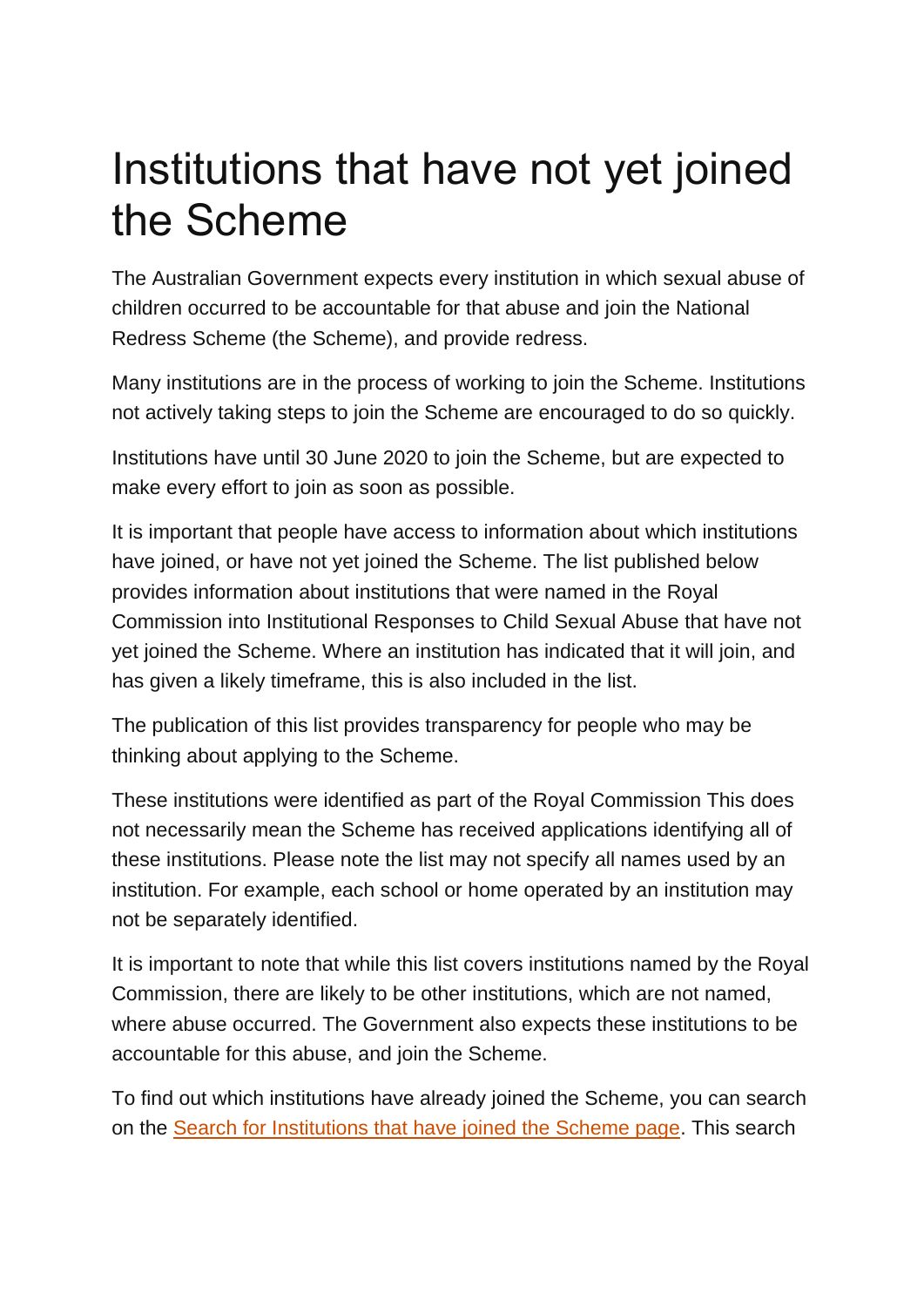includes the local sites of all participating institutions, including, for example, individual schools and homes.

## Applications relating to institutions not yet joined the Scheme

You can make an application for redress at any time, but applications identifying institutions that have not yet joined the Scheme will not be assessed until the relevant institution/s has joined. An institution that has joined is referred to as a participating institution. The Department of Social Services has a dedicated team who contacts institutions that may have responsibility for abuse to strongly encourage them to join, and provides information about how to do so.

Once you have made an application, the National Redress Scheme will contact you to acknowledge receipt of the application and provide initial guidance on the assessment process. This guidance will include information about whether the institution, or institutions, identified in the application have joined the Scheme.

If you cannot find the name of the institution you are looking for, it may mean the institution is still working through final steps to join, or they have not yet agreed to join the Scheme.

The Australian Government is encouraging all institutions responsible for child sexual abuse, including those listed attached, to join the Scheme without delay.

## Further information

For further information on which institutions have joined, or have not yet joined, you can call the Scheme on 1800 737 377.

Another way to stay informed about institutions that have joined the Scheme is by [subscribing](http://eepurl.com/dotLqj) to receive email updates. When new information about the Scheme is available, including when new institutions join, an email will be sent to alert subscribers.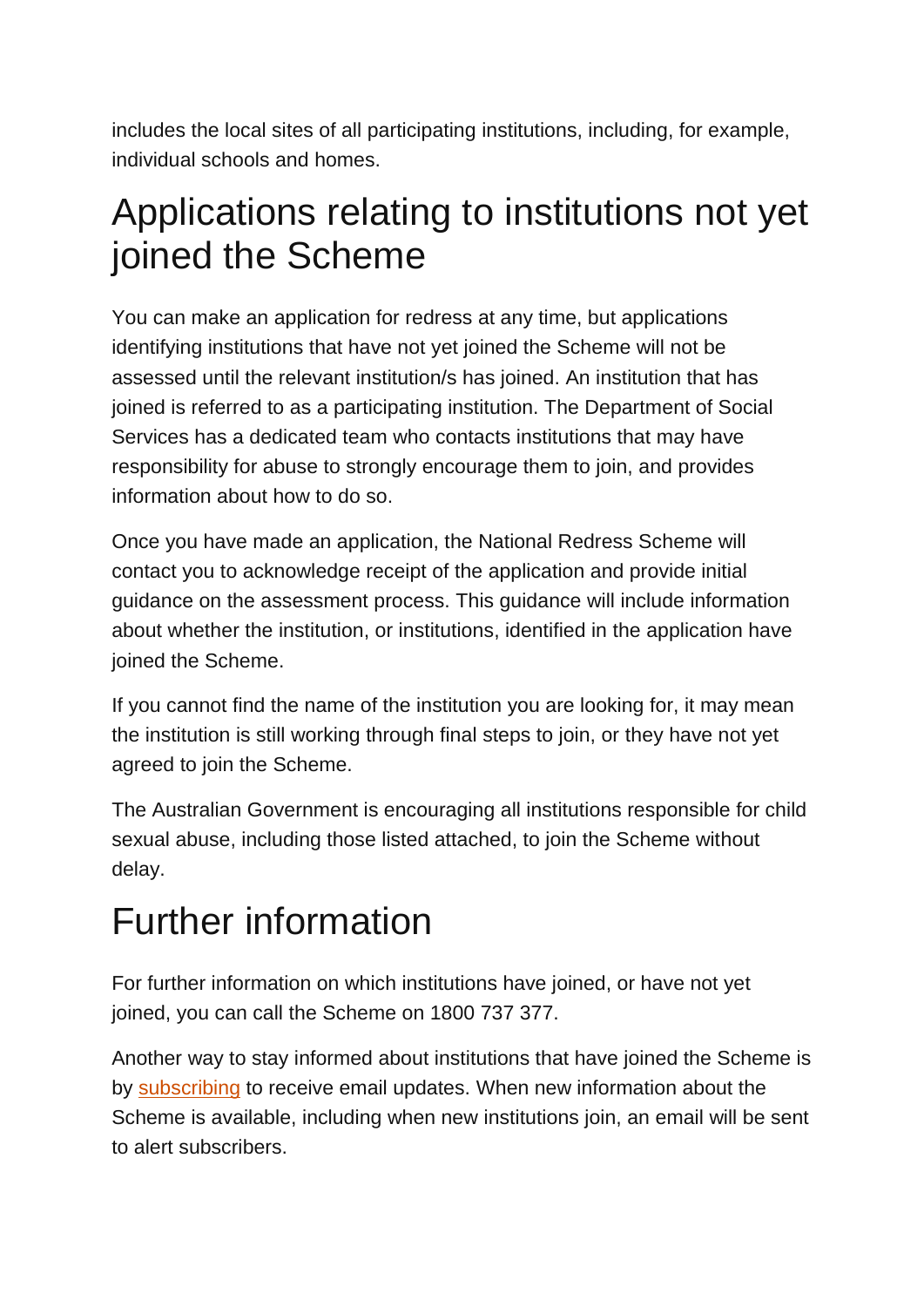For institutions, further information about joining the Scheme is available at [https://www.dss.gov.au/national-redress-scheme-information-for-institutions.](https://www.dss.gov.au/national-redress-scheme-information-for-institutions)

| Institutions named in the<br><b>Royal Commission that</b><br>have not yet joined the<br>Scheme* | Intending to join | <b>Date</b><br>expecting to<br>join (calendar<br>year) |
|-------------------------------------------------------------------------------------------------|-------------------|--------------------------------------------------------|
| <b>Anglican Diocese of Bathurst</b>                                                             | Intending to join | Fourth quarter<br>of 2019                              |
| Anglican Diocese of Riverina                                                                    | Intending to join | Fourth quarter<br>of 2019                              |
| Anglican Diocese of The<br><b>Murray</b>                                                        | Intending to join | Fourth quarter<br>of 2019                              |
| <b>Australian Christian Churches</b>                                                            | Intending to join | Third quarter of<br>2019                               |
| <b>Australian Institute of Music</b>                                                            | Intending to join |                                                        |
| Australian Indigenous Ministries                                                                |                   |                                                        |
| <b>Baptists NT</b>                                                                              | Intending to join | Third quarter of<br>2019                               |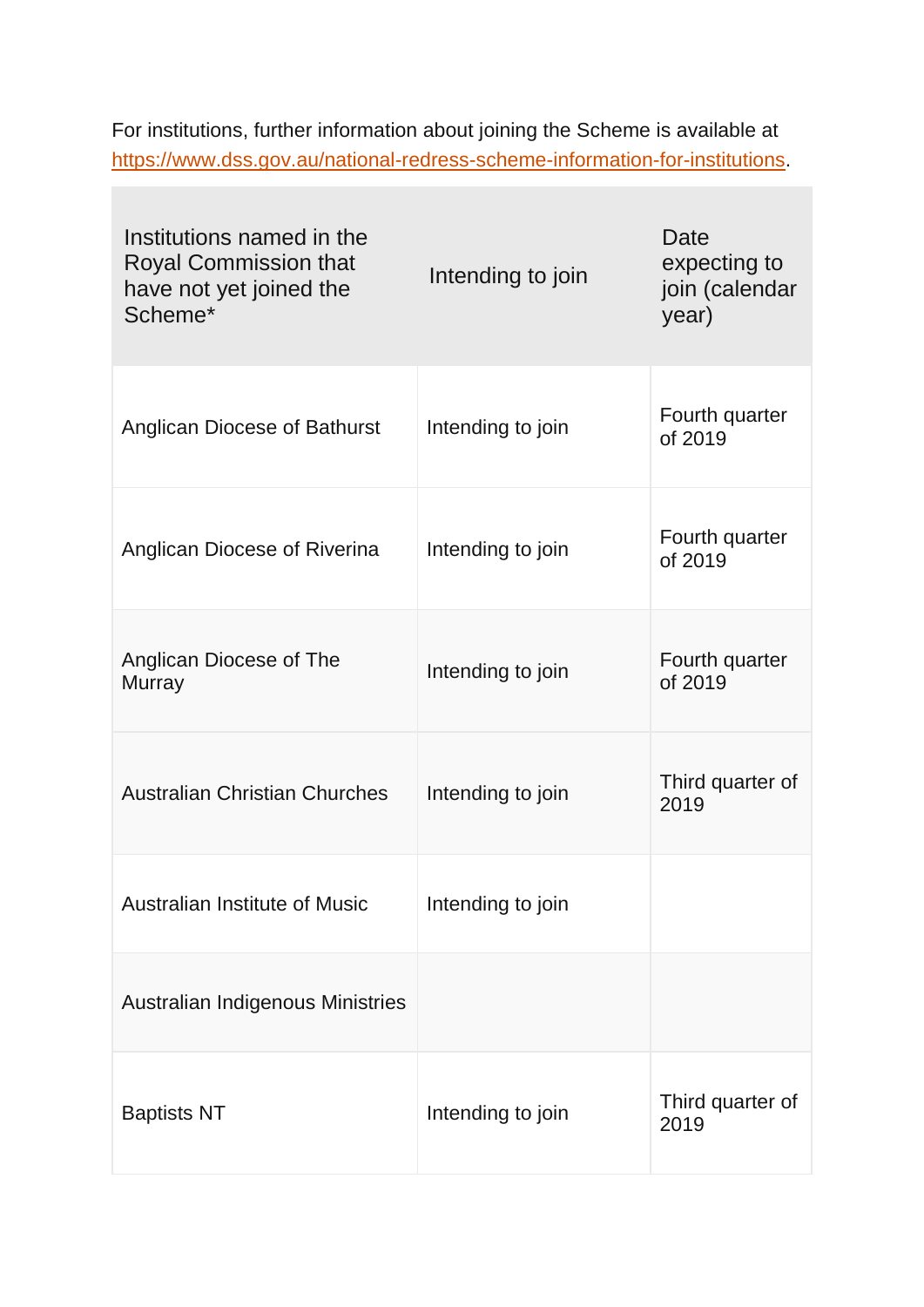| Institutions named in the<br><b>Royal Commission that</b><br>have not yet joined the<br>Scheme* | Intending to join | <b>Date</b><br>expecting to<br>join (calendar<br>year) |
|-------------------------------------------------------------------------------------------------|-------------------|--------------------------------------------------------|
| <b>Baptists QLD</b>                                                                             | Intending to join | Third quarter of<br>2019                               |
| <b>Barnardos Australia</b>                                                                      | Intending to join | Third quarter of<br>2019                               |
| <b>Brisbane Grammar</b>                                                                         |                   |                                                        |
| Catholic - Augustinians - Order<br>of Saint Augustine                                           | Intending to join |                                                        |
| <b>Catholic - Australian Ursulines</b>                                                          | Intending to join | Third quarter of<br>2019                               |
| <b>Catholic - Blessed Sacrament</b><br><b>Fathers</b>                                           | Intending to join | Second quarter<br>of 2020                              |
| <b>Catholic - Brigidine Sisters</b>                                                             | Intending to join | Third quarter of<br>2019                               |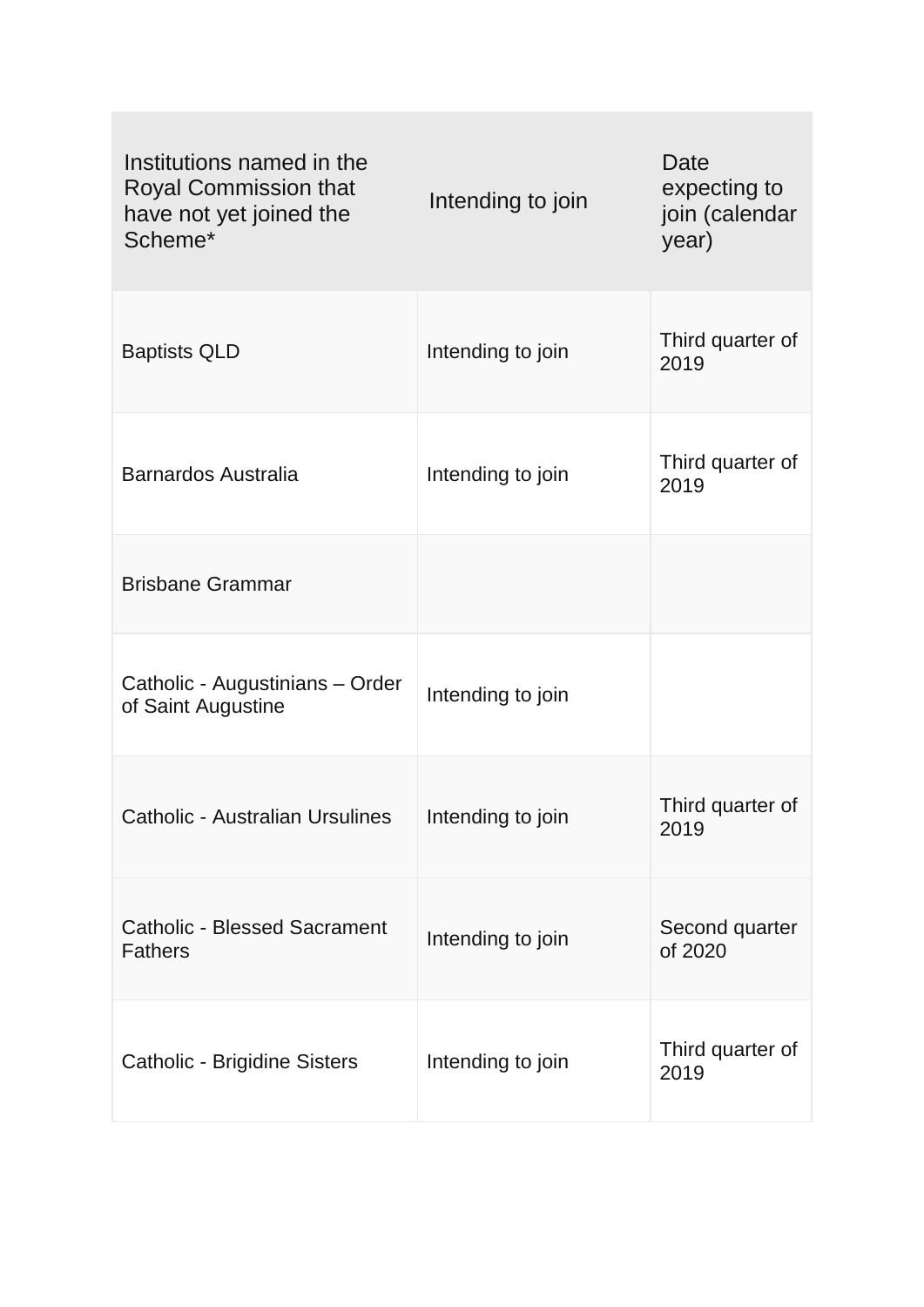| Institutions named in the<br><b>Royal Commission that</b><br>have not yet joined the<br>Scheme* | Intending to join | Date<br>expecting to<br>join (calendar<br>year) |
|-------------------------------------------------------------------------------------------------|-------------------|-------------------------------------------------|
| Catholic - Capuchin Franciscan<br><b>Friars</b>                                                 | Intending to join | Third quarter of<br>2019                        |
| Catholic - Columban Fathers -<br><b>St Columban's Mission Society</b>                           | Intending to join |                                                 |
| Catholic - Cistercian Monks                                                                     |                   |                                                 |
| Catholic - Daughters of Charity                                                                 | Intending to join | Third quarter<br>of 2019                        |
| Catholic - Daughters of Our<br><b>Lady of Compassion</b>                                        |                   |                                                 |
| <b>Catholic - Dominican Province</b><br>of the Assumption (Dominican<br>Friars)                 | Intending to join |                                                 |
| Catholic - Dominican Sisters of<br><b>Eastern Australia and Solomon</b><br><b>Islands</b>       | Intending to join |                                                 |
| Catholic - Eparchy of St Peter<br>and Paul of Melbourne                                         | Intending to join | First quarter of<br>2020                        |
| <b>Catholic - Faithful Companions</b><br>of Jesus                                               |                   |                                                 |
| Catholic - Franciscan Friars                                                                    | Intending to join | Third quarter of<br>2019                        |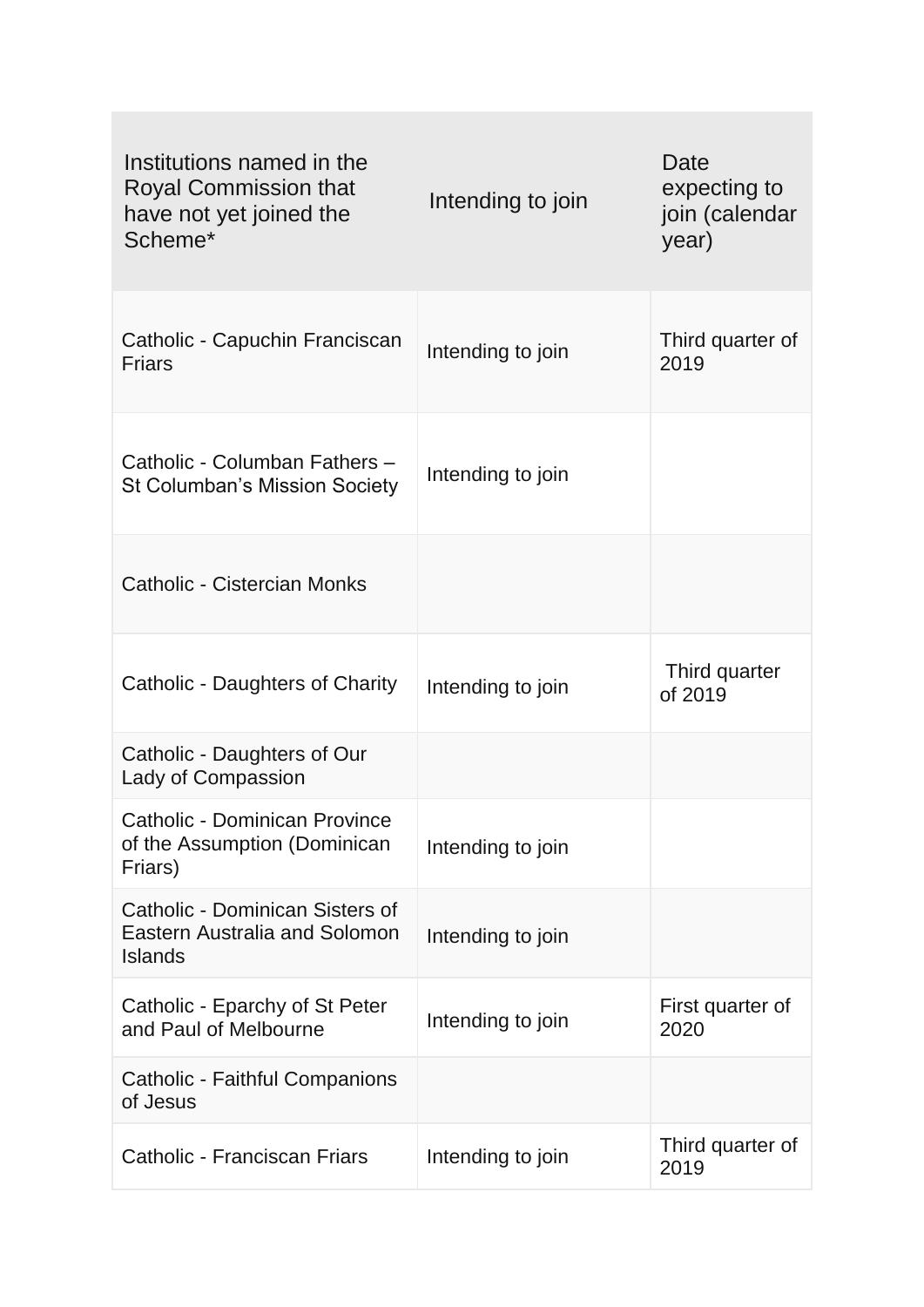| Institutions named in the<br><b>Royal Commission that</b><br>have not yet joined the<br>Scheme*                         | Intending to join | Date<br>expecting to<br>join (calendar<br>year) |
|-------------------------------------------------------------------------------------------------------------------------|-------------------|-------------------------------------------------|
| Catholic - Franciscan Sisters of<br>the Heart of Jesus                                                                  |                   |                                                 |
| Catholic - Good Samaritan<br>Education                                                                                  | Intending to join | Third quarter of<br>2019                        |
| Catholic - Good Samaritan<br>Sisters – Institute of the Sisters<br>of the Good Samaritan of the<br>order of St Benedict | Intending to join | Third quarter of<br>2019                        |
| Catholic - Good Shepherd<br>Sisters - Our Lady of Charity of<br>the Good Shepherd (Sisters of<br>the Good Shepherd)     | Intending to join | Third quarter of<br>2019                        |
| Catholic - Loreto Sisters -<br>Institute of the Blessed Virgin<br>Mary                                                  | Intending to join | Fourth quarter<br>of 2019                       |
| Catholic - MercyCare WA                                                                                                 | Intending to join |                                                 |
| <b>Catholic - Missionaries of God's</b><br>Love                                                                         | Intending to join |                                                 |
| Catholic - Missionaries of the<br><b>Sacred Heart</b>                                                                   | Intending to join |                                                 |
| Catholic - Missionary<br>Franciscan Sisters of the<br><b>Immaculate Conception</b>                                      |                   |                                                 |
| Catholic - Missionary Sisters of<br>the Sacred Heart                                                                    | Intending to join | Third quarter of<br>2019                        |
| Catholic - Missionary Society of<br><b>St Paul</b>                                                                      | Intending to join |                                                 |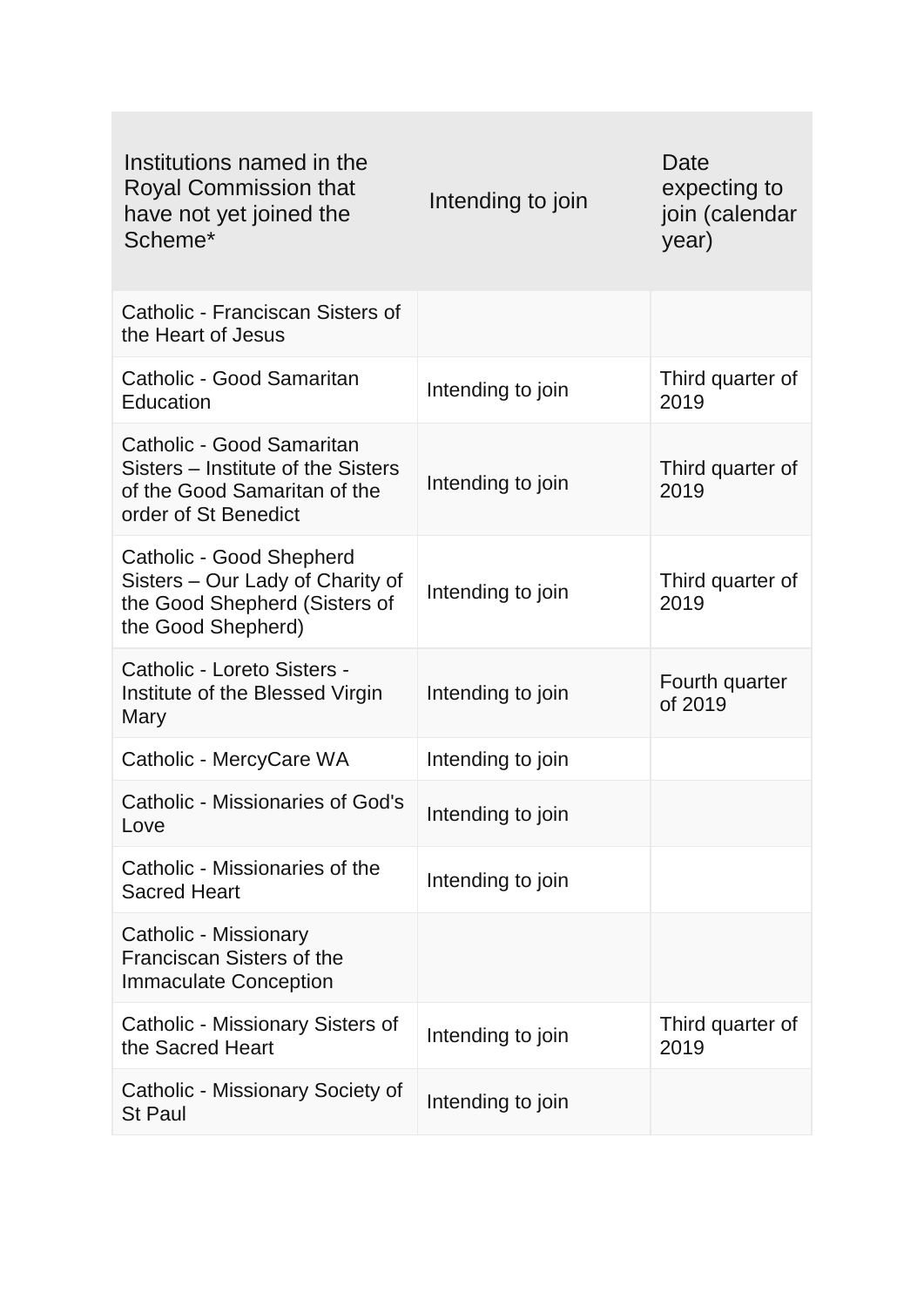| Institutions named in the<br><b>Royal Commission that</b><br>have not yet joined the<br>Scheme* | Intending to join | Date<br>expecting to<br>join (calendar<br>year) |
|-------------------------------------------------------------------------------------------------|-------------------|-------------------------------------------------|
| Catholic - Norbertine Canons -<br><b>Canons Regular of Premontre</b>                            | Intending to join |                                                 |
| Catholic - Order of Brothers of<br>the Most Blessed Virgin Mary of<br>Mt Carmel (Carmelites)    | Intending to join |                                                 |
| Catholic - Order of Friars Minor<br>Conventual                                                  |                   |                                                 |
| <b>Catholic - Passionist Fathers</b>                                                            | Intending to join | Third quarter of<br>2019                        |
| Catholic - Patrician Brothers -<br>Congregation of the Brothers of<br><b>St Patrick</b>         | Intending to join |                                                 |
| <b>Catholic - Presentation Sisters</b><br>- Queensland                                          | Intending to join |                                                 |
| <b>Catholic - Presentation Sisters</b><br>- Victoria                                            | Intending to join | Third quarter of<br>2019                        |
| Catholic - Redemptorists -<br>Congregation of the Most Holy<br>Redeemer                         | Intending to join |                                                 |
| <b>Catholic - Resurrection Sisters</b>                                                          |                   |                                                 |
| Catholic - Salvatorian Fathers -<br>Society of the Divine Saviour                               |                   |                                                 |
| Catholic - Scalabrinians - Pious<br>Society of St Charles                                       | Intending to join | Fourth quarter<br>of 2019                       |
| Catholic - Secular Institute of<br>the Schoenstatt Sisters of Mary                              |                   |                                                 |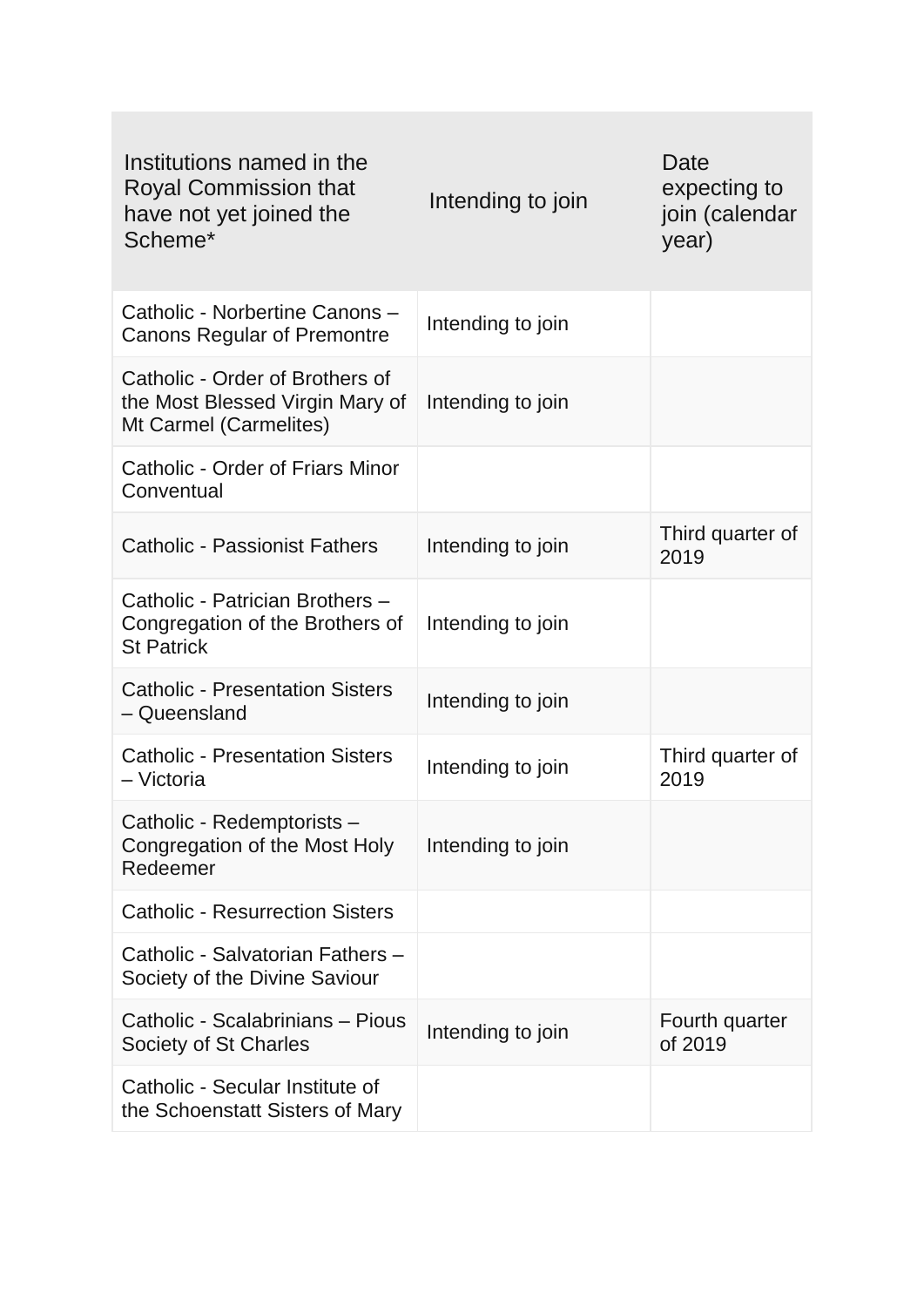| Institutions named in the<br><b>Royal Commission that</b><br>have not yet joined the<br>Scheme*                       | Intending to join | Date<br>expecting to<br>join (calendar<br>year) |
|-----------------------------------------------------------------------------------------------------------------------|-------------------|-------------------------------------------------|
| Catholic - Servite Friars - Order<br>of Servants of Mary                                                              |                   |                                                 |
| Catholic - Sisters of Charity of<br>Australia                                                                         | Intending to join |                                                 |
| Catholic - Sisters of Mercy -<br>North Sydney                                                                         | Intending to join | Third quarter of<br>2019                        |
| <b>Catholic - Sisters of Nazareth</b>                                                                                 |                   |                                                 |
| Catholic - SDC Brothers -<br>Society of Christian Doctrine                                                            |                   |                                                 |
| Catholic - Sister of St Joseph<br>(Lochinvar)                                                                         | Intending to join | Third quarter of<br>2019                        |
| Catholic - Society of Catholic<br>Apostolic Australia<br>(Pallottine Fathers and Brothers<br>or Pallottine Community) | Intending to join |                                                 |
| Catholic - Society of the Divine<br>Word                                                                              | Intending to join | Third quarter of<br>2019                        |
| Catholic - Society of Saint<br><b>Vincent de Paul</b>                                                                 | Intending to join | Third quarter of<br>2019                        |
| Catholic - St John of God<br>Brothers, also known as the<br>Hospitaller Order of St John of<br>God (the Hospitallers) | Intending to join | Third quarter of<br>2019                        |
| <b>Catholic - The Maronite Sisters</b><br>of the Holy Family                                                          |                   |                                                 |
| Catholic - Vincentians - The<br>Congregation of the Mission<br>(Vincentian Fathers)                                   | Intending to join | Third quarter of<br>2019                        |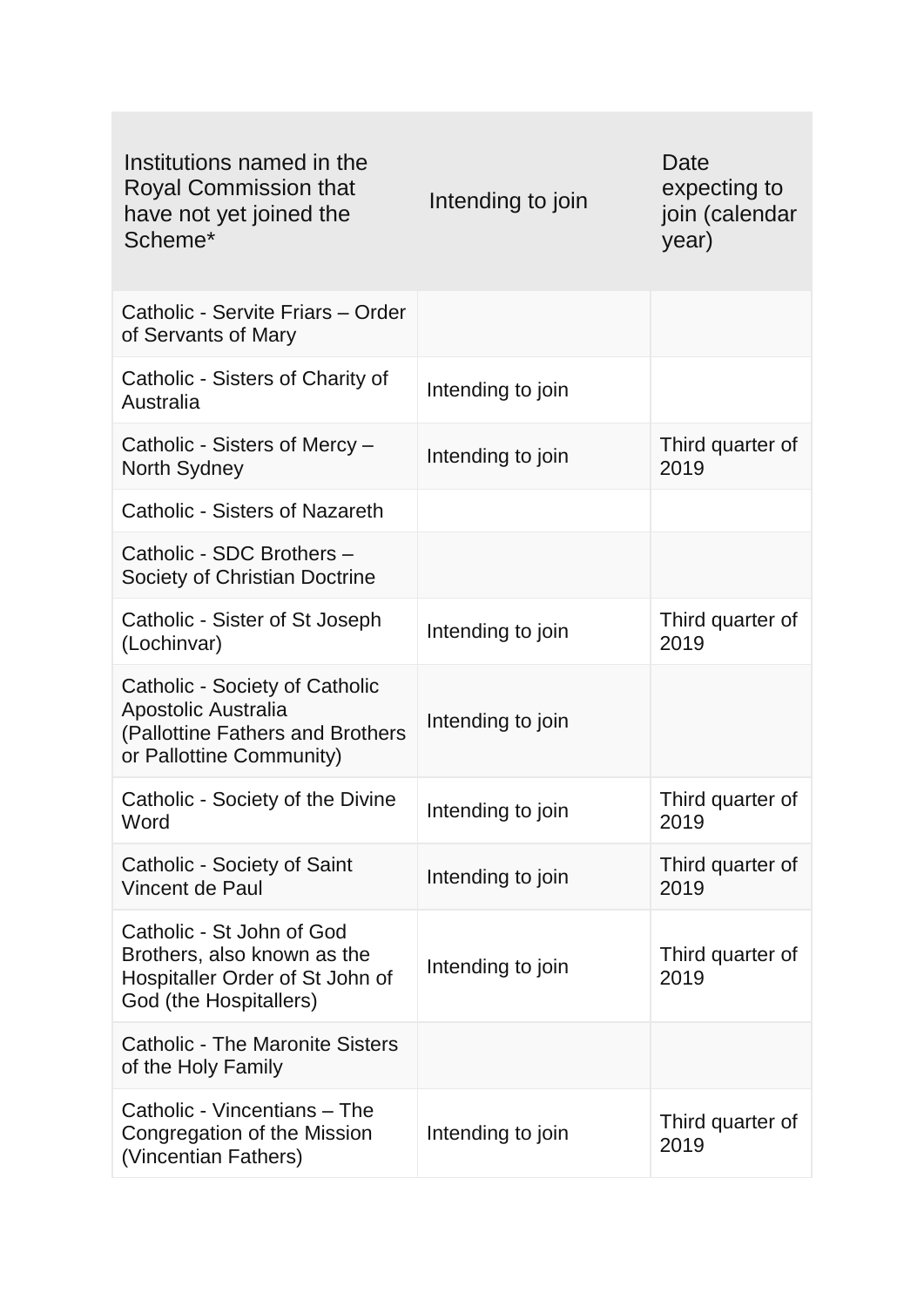| Institutions named in the<br><b>Royal Commission that</b><br>have not yet joined the<br>Scheme* | Intending to join                                                                                                                            | Date<br>expecting to<br>join (calendar<br>year) |
|-------------------------------------------------------------------------------------------------|----------------------------------------------------------------------------------------------------------------------------------------------|-------------------------------------------------|
| Church of England Boys'<br>Society                                                              | Intending to join under<br>the relevant Anglican<br>diocese. Many Anglican<br>dioceses have already<br>joined.                               |                                                 |
| <b>Churches of Christ institutions</b><br>in Australia                                          | QLD intending to join<br>NSW/ACT intending to<br>join<br>VIC/TAS intending to<br>join<br><b>Global Mission Partners</b><br>intending to join |                                                 |
| <b>Disability Trust</b>                                                                         |                                                                                                                                              |                                                 |
| <b>Fairbridge Society</b>                                                                       |                                                                                                                                              |                                                 |
| <b>Football NSW</b>                                                                             |                                                                                                                                              |                                                 |
| <b>Gold Coast Family Support</b><br>Group (now FSG Australia)                                   |                                                                                                                                              |                                                 |
| Hunter Aboriginal Children's<br>Services (HACS)                                                 |                                                                                                                                              |                                                 |
| Interchange Shoalhaven                                                                          |                                                                                                                                              |                                                 |
| Jehovah's Witnesses                                                                             |                                                                                                                                              |                                                 |
| Lutheran Church of Australia<br>Inc.                                                            | Intending to join                                                                                                                            | Third quarter of<br>2019                        |
| Presbyterian Church ACT                                                                         |                                                                                                                                              |                                                 |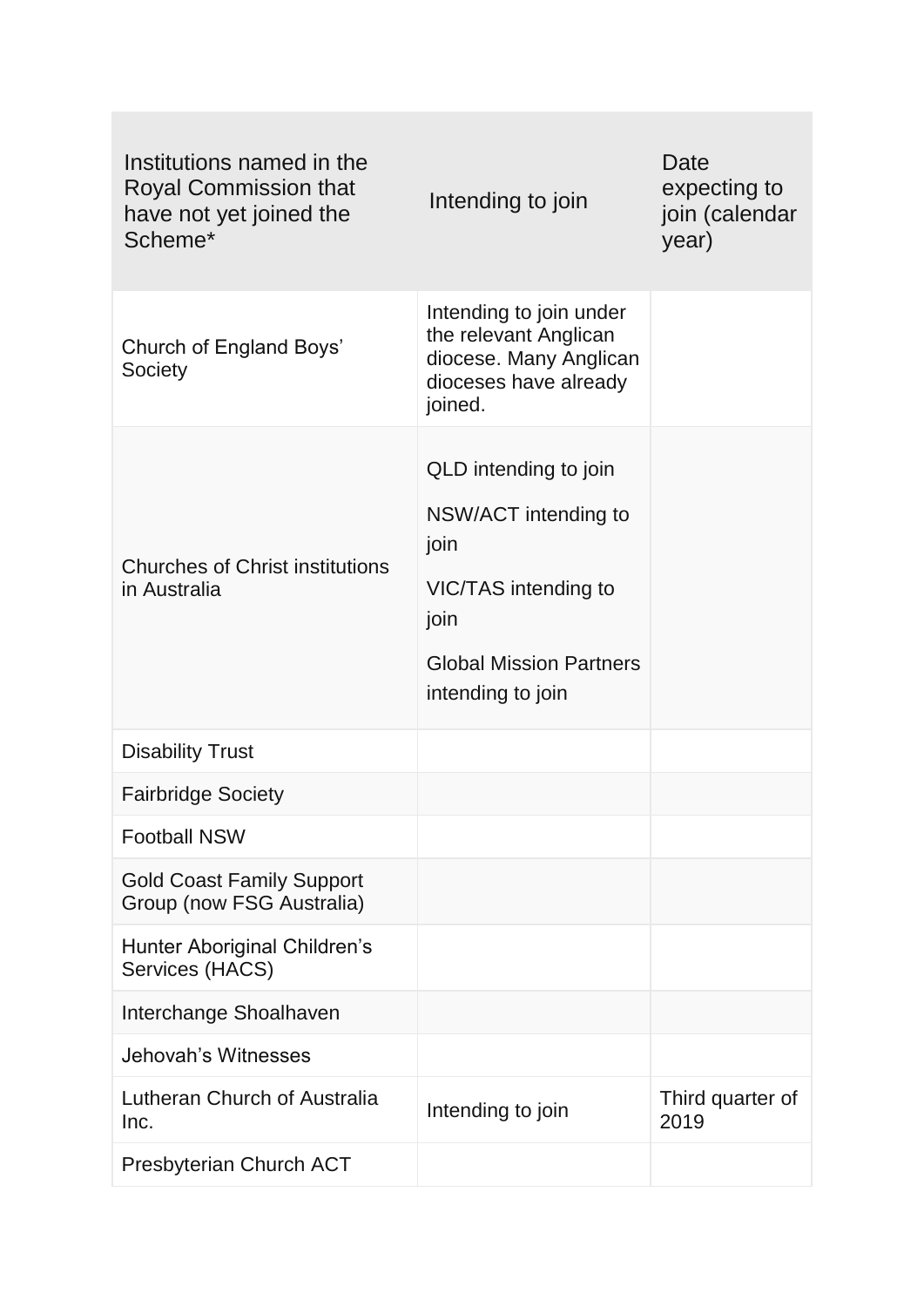| Institutions named in the<br><b>Royal Commission that</b><br>have not yet joined the<br>Scheme* | Intending to join | Date<br>expecting to<br>join (calendar<br>year) |
|-------------------------------------------------------------------------------------------------|-------------------|-------------------------------------------------|
| <b>Presbyterian Church NSW</b>                                                                  |                   |                                                 |
| <b>Presbyterian Church TAS</b>                                                                  |                   |                                                 |
| Presbyterian Church VIC                                                                         | Intending to join |                                                 |
| Presbyterian Church WA                                                                          |                   |                                                 |
| <b>RG Dance Pty Ltd</b>                                                                         |                   |                                                 |
| Satyanada Yoga Ashram                                                                           |                   |                                                 |
| Seventh-Day Adventist                                                                           | Intending to join | <b>Third Quarter</b><br>of 2019                 |
| St John Ambulance (NSW)                                                                         |                   |                                                 |
| St John Ambulance (SA)                                                                          |                   |                                                 |
| Swimming Australia                                                                              |                   |                                                 |
| <b>Tennis NSW</b>                                                                               |                   |                                                 |
| The King's School, Parramatta                                                                   |                   |                                                 |
| The Legacy Clubs in Australia<br>(The Legacy Club of Brisbane<br>is participating)              |                   |                                                 |
| <b>Yeshiva Centre and the</b><br>Yeshiva College Bondi                                          |                   |                                                 |
| <b>Yeshivah Centre and the</b><br>Yeshivah College Melbourne                                    | Intending to join |                                                 |

\* Note that this is not an exhaustive list. There are likely to be other institutions, which are not listed, where abuse occurred. The Government also